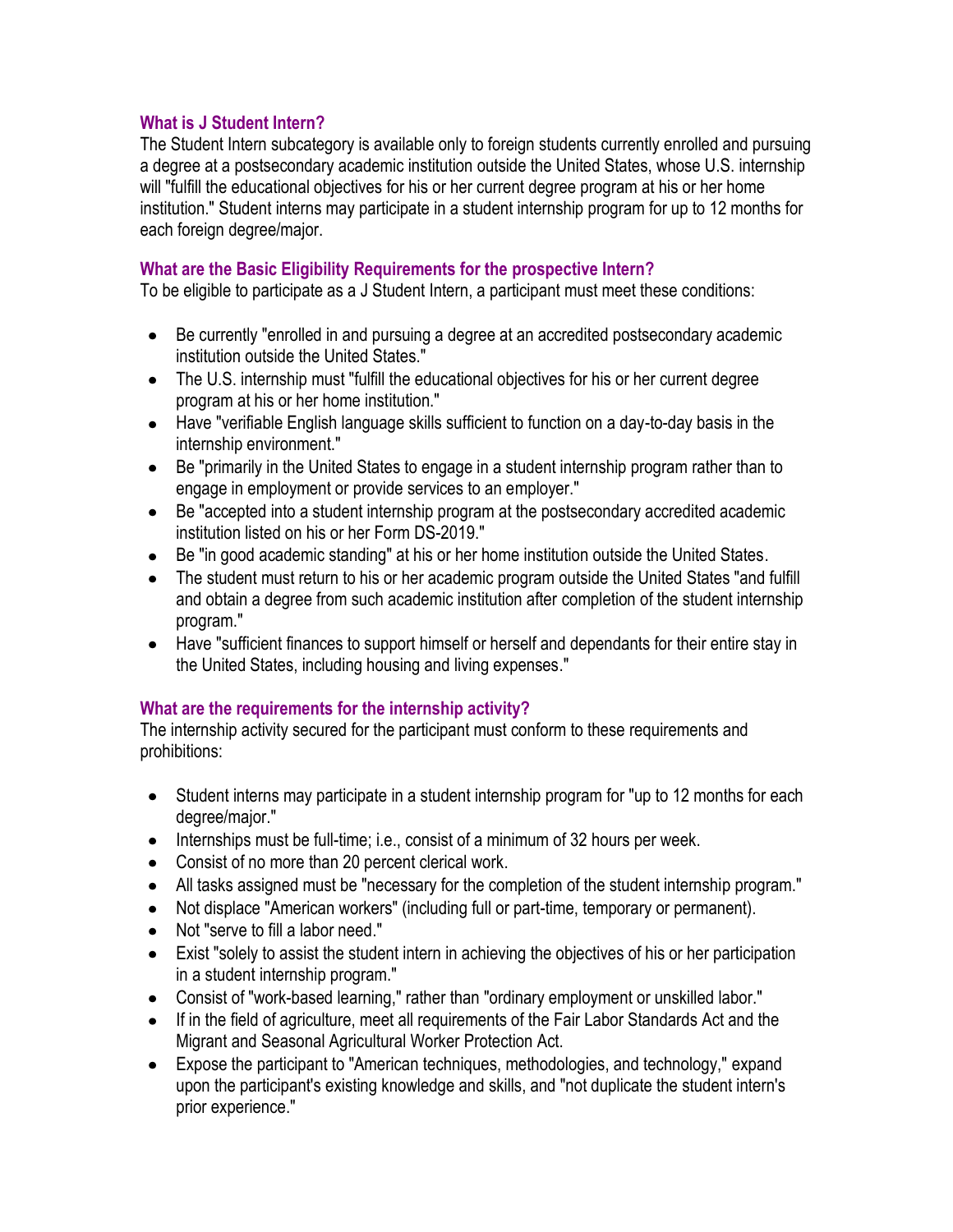Not place a student intern in any position that involves the following:

Unskilled or casual labor

Child care or elder care

Aviation

"Clinical positions or engaging in any other kind of work that involves patient care or contact, including any work that would require student interns to medication, or other clinical or medical care (e.g., sports or physical therapy, psychological counseling, nursing, dentistry, veterinary medicine, social work, speech therapy, or early childhood education)"

Any "position, occupation, or business that could bring the Exchange Visitor Program or the Department into notoriety or disrepute." [22 C.F.R. § 62.23(i)(8)(ii)]

- Not involve in any way a "staffing/employment agency."
- A student may participate in an internship with or without wages or other compensation. To be employed, however, the student needs the "approval of the exchange program's responsible officer and the student's home institution's dean or academic advisor."
- The internship does not have to be in the student's field of study, but it does have to "fulfill the educational objectives for his or her current degree program at his or her home institution."

# **Specific Requirements for Host Departments**

- Verify the student's English language ability, "through a sponsor-conducted interview, by a recognized English language test, or by signed documentation from an academic institution or English language school."
- Complete and secure the requisite signatures on [Form DS-7002 .](https://eforms.state.gov/Forms/ds7002.pdf)
- The program sponsor must conduct such evaluations for each Student Intern. All programs must do a concluding evaluation, and programs lasting more than six months must do a midpoint and concluding evaluation. Please complete "[J-1 Student Intern Evaluation Form](http://uh.edu/oisss/resources/files/J_Student-InternEvalform_UH.pdf)" and submit it to ISSSO. The sponsor must retain these evaluations for at least three years following the completion of the student's internship program.
- The Student intern will participate in appropriate activities quided above.

# **How to apply**

- **The student will apply to the academic department by submitting:** 
	- o **"J-1 Student Intern DS-2019 Request Form" Part I**
	- o **DS-7002 form top part of page one**
	- o **\$160 application fee**
- **The UH department will:** 
	- o **Verify the student's English language ability**
	- o **Complete the part II of "J-1 Student Intern DS-2019 Request Form"**
	- o **Complete Form DS-7002**